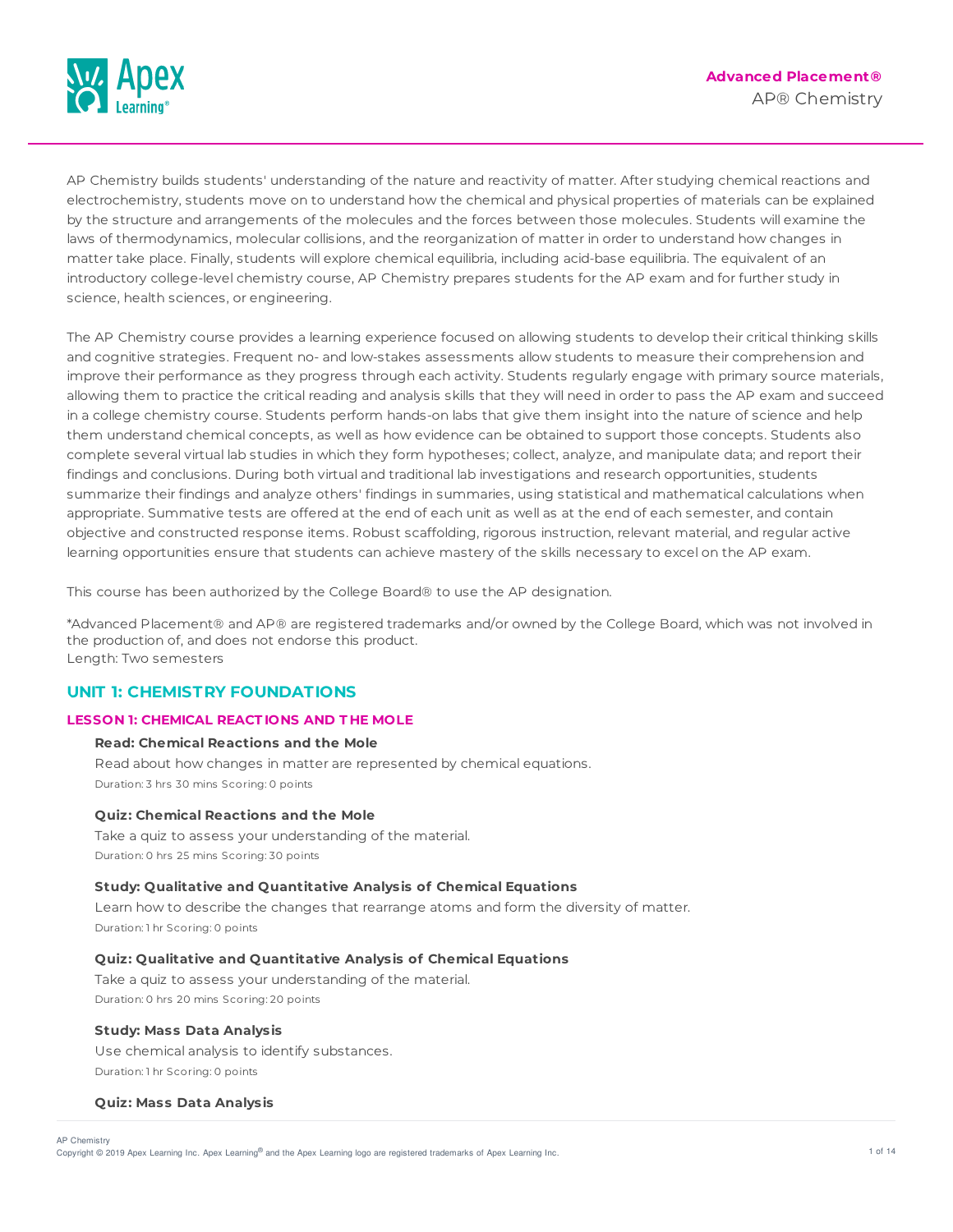Take a quiz to assess your understanding of the material. Duration: 0 hrs 20 mins Scoring: 20 points

### **Practice: Chemical Reactions and the Mole**

Express the law of conservation of mass quantitatively and qualitatively by using symbolic representations and particulate drawings. Duration: 1 hr Scoring: 25 points

### **Lab: Gravimetric Analysis**

Interpret data from an experiment that uses gravimetric analysis to determine the concentration of an analyte in a solution.

Duration: 2 hrs 45 mins Scoring: 50 points

#### **Discuss: Gravimetric Analysis**

Analyze and evaluate scientific evidence, and communicate and apply the findings. Duration: 1 hr Scoring: 15 points

### **LESSON 2: ST OICHIOMET RY**

#### **Read: Stoichiometry**

Read about how the conservation of atoms makes it possible to identify stoichiometric relationships in a chemical reaction.

Duration: 3 hrs 30 mins Scoring: 0 points

## **Quiz: Stoichiometry**

Take a quiz to assess your understanding of the material. Duration: 0 hrs 25 mins Scoring: 30 points

#### **Study: Stoichiometry Calculations**

Relate quantities to identify stoichiometric relationships for a reaction, including situations involving limiting reactants and situations in which the reaction has not gone to completion. Duration: 1 hr Scoring: 0 points

### **Quiz: Stoichiometry Calculations**

Take a quiz to assess your understanding of the material. Duration: 0 hrs 20 mins Scoring: 20 points

### **Study: Analyzing Chemical Reactions**

Compare quantities to identify stoichiometric relationships for a reaction, including situations involving limiting reactants.

Duration: 1 hr Scoring: 0 points

### **Quiz: Analyzing Chemical Reactions**

Take a quiz to assess your understanding of the material. Duration: 0 hrs 20 mins Scoring: 20 points

### **Practice: Stoichiometry**

Compare moles and measured masses of substances to identify stoichiometric relationships for a reaction, including situations involving limiting reactants and situations in which the reaction has not gone to completion Duration: 1 hr Scoring: 25 points

### **Lab: Mole Ratios**

Design a plan to collect data on the synthesis or decomposition of a compound, in order to confirm the conservation of matter and the law of definite proportions. Duration: 2 hrs 45 mins Scoring: 50 points

### **Discuss: Mole Ratios**

Analyze and evaluate scientific evidence, and communicate and apply the findings. Duration: 1 hr Scoring: 15 points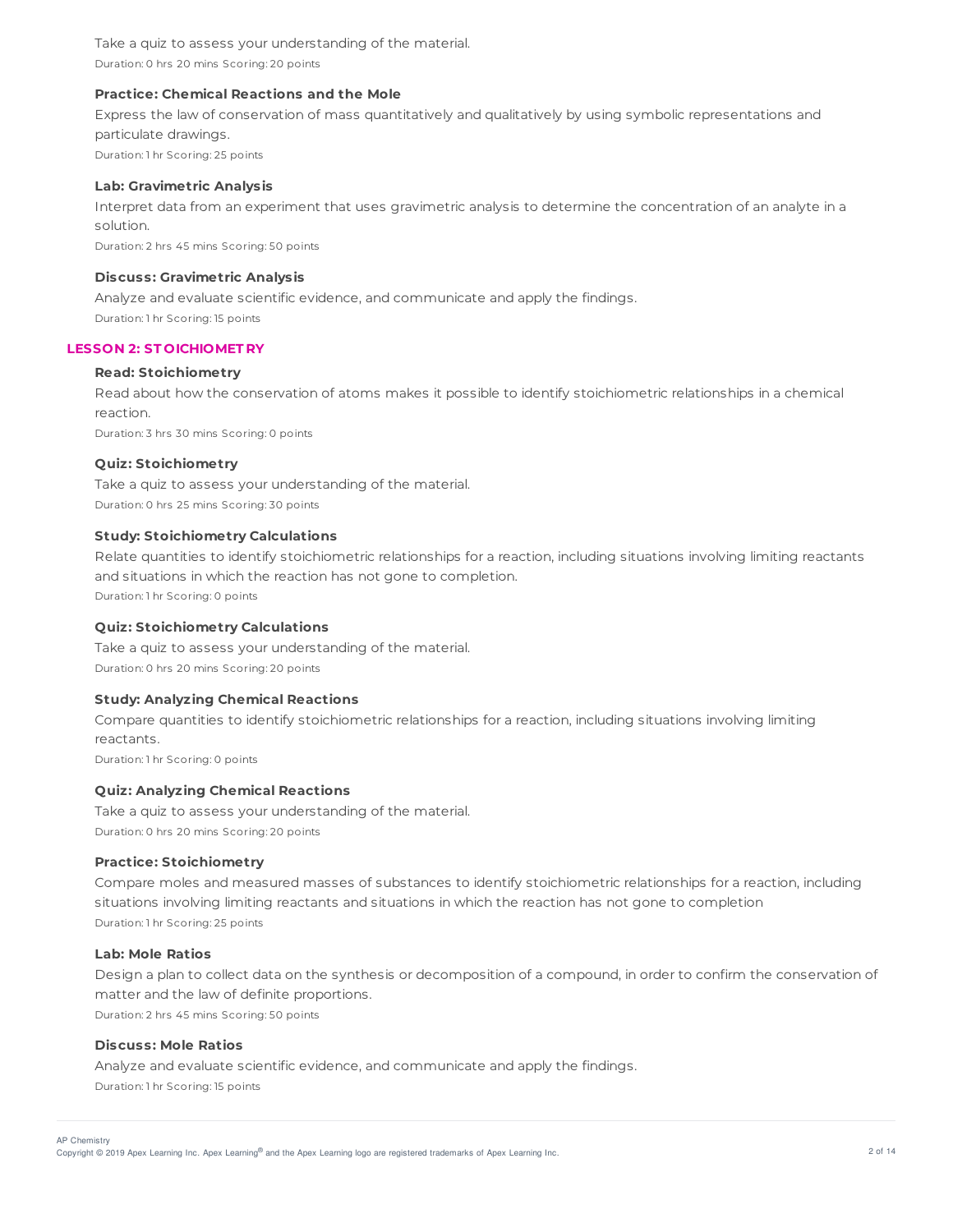### **Explore: Isotopes and Mass Spectrometry**

Analyze, evaluate, and critique scientific explanations by examining scientific evidence Duration: 1 hr 30 mins Scoring: 25 points

#### **LESSON 3: CHEMIST RY FOUNDAT IONS WRAP-UP**

### **T est (CS): Chemistry Foundations Wrap-Up**

Take a computer-scored test to assess what you have learned in this unit. Duration: 1 hr Scoring: 50 points

#### **T est (T S): Chemistry Foundations Wrap-Up**

Take a teacher-scored test to assess what you have learned in this unit. Duration: 1 hr Scoring: 50 points

# **UNIT 2: CHEMICAL REACTIONS AND ELECTROCHEMISTRY**

## **LESSON 1: CHEMIST RY REACT IONS**

## **Read: Chemical Reactions**

Read about the changes matter undergoes during chemical reactions. Duration: 3 hrs 30 mins Scoring: 0 points

#### **Quiz: Chemical Reactions**

Take a quiz to assess your understanding of the material. Duration: 0 hrs 25 mins Scoring: 30 points

# **Study: T ypes of Chemical Reactions and Solution Stoichiometry**

Translate an observed chemical change into a balanced chemical equation, and justify your choice of equation type (molecular, ionic, or net ionic). Duration: 1 hr Scoring: 0 points

#### **Quiz: T ypes of Chemical Reactions and Solution Stoichiometry**

Take a quiz to assess your understanding of the material. Duration: 0 hrs 20 mins Scoring: 20 points

### **Study: Metals in Aqueous Solutions**

Translate observed chemical changes involving metals in aqueous solution into balanced chemical equations. Duration: 1 hr Scoring: 0 points

#### **Quiz: Metals in Aqueous Solutions**

Take a quiz to assess your understanding of the material. Duration: 0 hrs 20 mins Scoring: 20 points

### **Practice: Chemical Reactions**

Identify redox reactions and explain your identification in terms of electron transfer. Duration: 1 hr Scoring: 25 points

### **Lab: Redox T itration**

Perform a redox titration to determine the concentration of a solution. Duration: 2 hrs 45 mins Scoring: 50 points

## **Discuss: Redox T itration**

Analyze and evaluate scientific evidence, and communicate and apply the findings. Duration: 1 hr Scoring: 15 points

## **LESSON 2: ELECT ROCHEMIST RY**

# **Read: Electrochemistry**

Read about how electrochemistry shows the interconversion between chemical and electrical energy in galvanic and electrolytic cells.

Duration: 3 hrs 30 mins Scoring: 0 points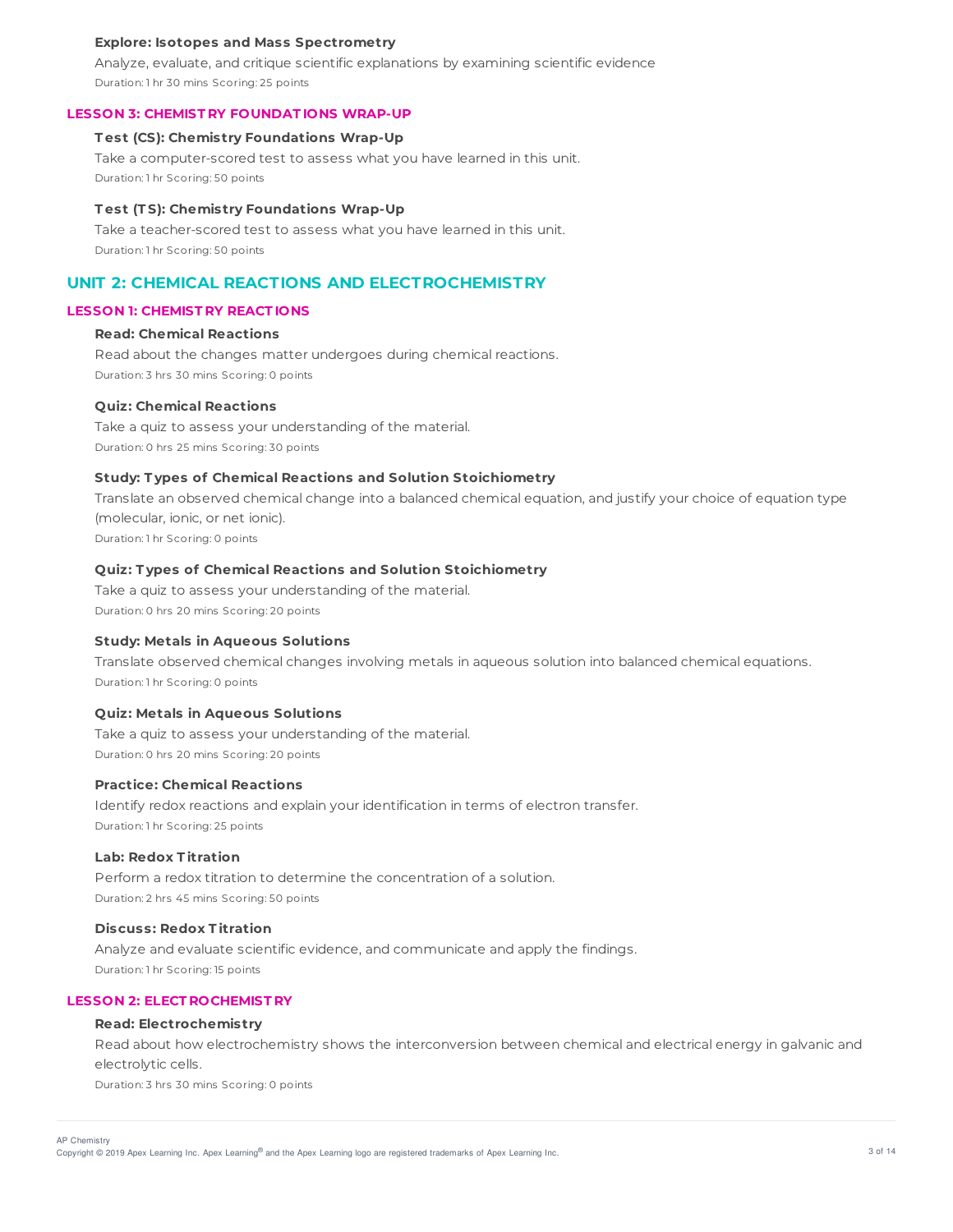### **Quiz: Electrochemistry**

Take a quiz to assess your understanding of the material. Duration: 0 hrs 25 mins Scoring: 30 points

### **Study: Evidence of a Chemical Reaction**

Evaluate the classification of a process as a physical change, a chemical change, or an ambiguous change, based on macroscopic observation.

Duration: 1 hr Scoring: 0 points

# **Quiz: Evidence of a Chemical Reaction**

Take a quiz to assess your understanding of the material. Duration: 0 hrs 20 mins Scoring: 20 points

#### **Study: Electrochemistry and T echnology**

Use concepts of electrochemistry to identify the underlying problems that are preventing a battery from working properly.

Duration: 1 hr Scoring: 0 points

### **Quiz: Electrochemistry and T echnology**

Take a quiz to assess your understanding of the material. Duration: 0 hrs 20 mins Scoring: 20 points

### **Practice: Electrochemistry**

Analyze data regarding galvanic or electrolytic cells to identify properties of the underlying redox reactions. Duration: 1 hr Scoring: 25 points

### **Lab: Electrochemistry: Galvanic Cells**

Analyze data regarding galvanic or electrolytic cells to identify properties of the underlying redox reactions. Duration: 2 hrs 45 mins Scoring: 50 points

### **Explore: Redox Reactions and the Body**

Analyze, evaluate, and critique scientific explanations by examining scientific evidence. Duration: 1 hr 30 mins Scoring: 25 points

#### **Discuss: Electrochemistry: Galvanic Cells**

Analyze and evaluate scientific evidence, and communicate and apply the findings. Duration: 1 hr Scoring: 15 points

## **LESSON 3: CHEMICAL REACT IONS AND ELECT ROCHEMIST RY WRAP-UP**

### **T est (CS): Chemical Reactions and Electrochemistry**

Take a computer-scored test to assess what you have learned in this unit. Duration: 1 hr Scoring: 50 points

## **T est (T S): Chemical Reactions and Electrochemistry**

Take a teacher-scored test to assess what you have learned in this unit. Duration: 1 hr Scoring: 50 points

# **UNIT 3: THERMODYNAMICS**

# **LESSON 1: ENERGY CHANGES IN MAT T ER**

### **Read: Energy Changes in Matter**

Read about the energy changes that take place during physical and chemical processes. Duration: 3 hrs 30 mins Scoring: 0 points

#### **Quiz: Energy Changes in Matter**

Take a quiz to assess your understanding of the material. Duration: 0 hrs 25 mins Scoring: 30 points

### **Study: Maxwell-Boltzmann Distribution**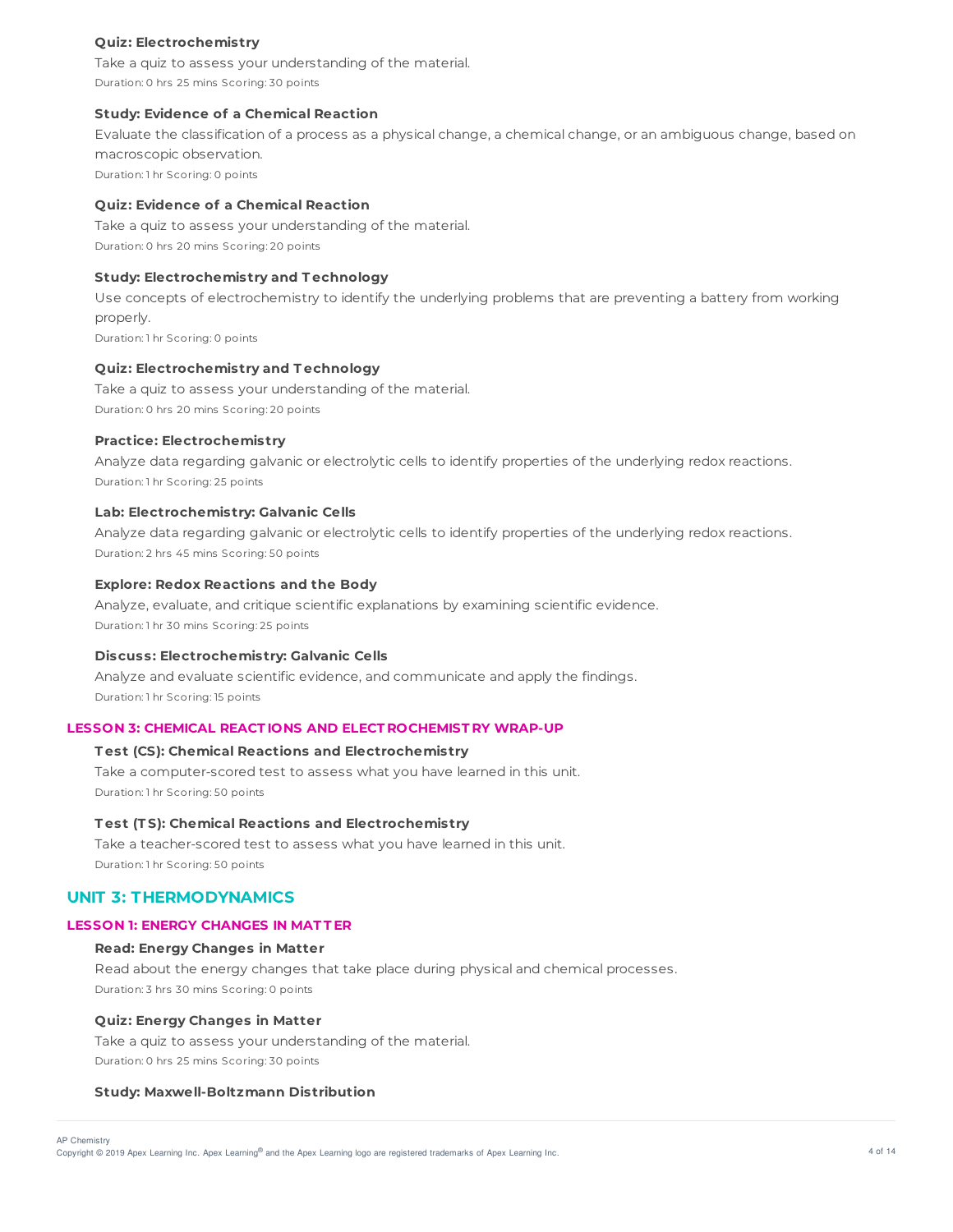Generate explanations or make predictions about the transfer of thermal energy between systems that occurs due to kinetic energy from molecular collisions.

Duration: 1 hr Scoring: 0 points

## **Quiz: Maxwell-Boltzmann Distribution**

Take a quiz to assess your understanding of the material. Duration: 0 hrs 20 mins Scoring: 20 points

## **Study: Calculating Energy Changes in Chemical and Physical Processes**

Use the law of conservation of energy to compare the magnitudes of energy changes occurring in different systems as well as to identify the systems, the types of energy changes, and the directions of energy flow. Duration: 1 hr Scoring: 0 points

## **Quiz: Calculating Energy Changes in Chemical and Physical Processes**

Take a quiz to assess your understanding of the material. Duration: 0 hrs 20 mins Scoring: 20 points

### **Practice: Energy Changes in Matter**

Use the law of conservation of energy to compare the magnitudes of energy changes occurring in different systems, as well as to identify the systems, the types of energy changes, and the directions of energy flow. Duration: 1 hr Scoring: 25 points

## **Lab: Enthalpy of Fusion of Ice**

Design and interpret the results of an experiment in which calorimetry is used to determine the change in enthalpy of a chemical process at constant pressure.

Duration: 2 hrs 45 mins Scoring: 50 points

### **Lab: Enthalpy of Reaction**

Design and interpret the results of an experiment in which calorimetry is used to determine the change in enthalpy of a chemical process at constant pressure. Duration: 2 hrs 45 mins Scoring: 50 points

## **Discuss: Enthalpy of Fusion of Ice**

Analyze and evaluate scientific evidence, and communicate and apply the findings. Duration: 1 hr Scoring: 15 points

## **Discuss: Enthalpy of Reaction**

Analyze and evaluate scientific evidence, and communicate and apply the findings. Duration: 1 hr Scoring: 15 points

### **LESSON 2: T HERMODYNAMICS**

### **Read: T hermodynamics**

Read about how the laws of thermodynamics describe the essential role of energy and explain and predict the direction of changes in matter.

Duration: 3 hrs 30 mins Scoring: 0 points

## **Quiz: T hermodynamics**

Take a quiz to assess your understanding of the material. Duration: 0 hrs 25 mins Scoring: 30 points

## **Study: Understanding T hermodynamics**

Determine whether a chemical or physical process is thermodynamically favorable by calculating the change in standard Gibbs free energy. Duration: 1 hr Scoring: 0 points

# **Quiz: Understanding T hermodynamics**

Take a quiz to assess your understanding of the material.

Duration: 0 hrs 20 mins Scoring: 20 points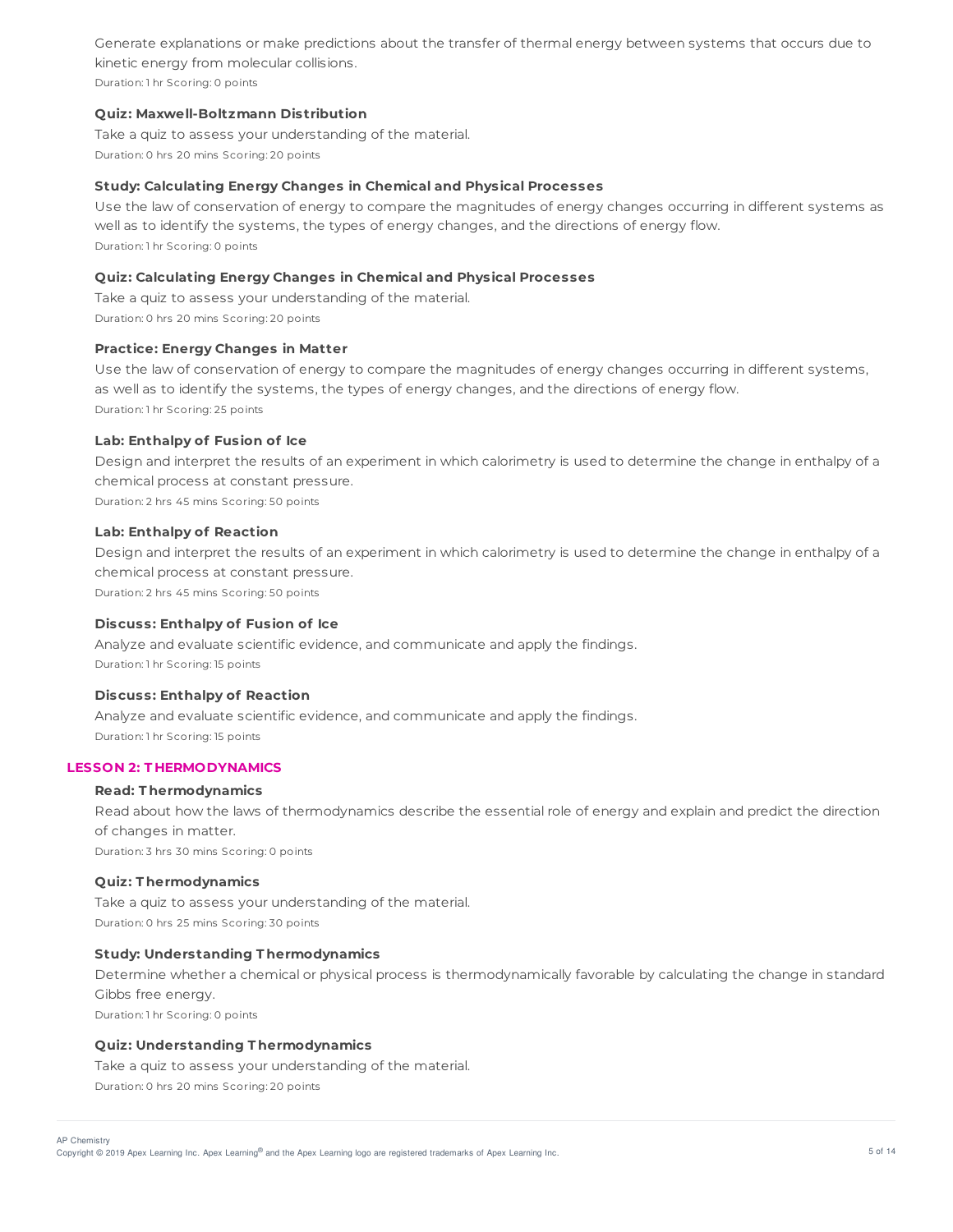## **Study: Applying Principles of T hermodynamics**

Use tables of standard enthalpies of formation to calculate the standard enthalpy of reactions involving the extraction of elemental metals from metal oxides. Duration: 1 hr Scoring: 0 points

### **Quiz: Sources of Energy**

Take a quiz to assess your understanding of the material. Duration: 0 hrs 20 mins Scoring: 20 points

## **Practice: T hermodynamics**

Determine whether a chemical or physical process is thermodynamically favorable by calculating the change in standard Gibbs free energy. Duration: 1 hr Scoring: 25 points

### **Explore: Endothermic and Exothermic Processes in Nature**

Analyze, evaluate, and critique scientific explanations by examining scientific evidence. Duration: 1 hr 30 mins Scoring: 25 points

#### **LESSON 3: T HERMODYNAMICS WRAP-UP**

### **T est (CS): T hermodynamics**

Take a computer-scored test to assess what you have learned in this unit. Duration: 1 hr Scoring: 50 points

### **T est (T S): T hermodynamics Wrap-up**

Take a teacher-scored test to assess what you have learned in this unit. Duration: 1 hr Scoring: 50 points

# **UNIT 4: ATOMIC STRUCTURE AND BONDING**

### **LESSON 1: AT OMIC ST RUCT URE AND PERIODICIT Y**

### **Read: Atomic Structure and Periodicity**

Read about the relationship between atomic structure and periodicity. Duration: 3 hrs 30 mins Scoring: 0 points

### **Quiz: Atomic Structure and Periodicity**

Take a quiz to assess your understanding of the material. Duration: 0 hrs 25 mins Scoring: 30 points

#### **Study: T he Structure of the Atom**

Analyze data relating to electron energies for patterns and relationships. Duration: 1 hr Scoring: 0 points

## **Quiz: T he Structure of the Atom**

Take a quiz to assess your understanding of the material. Duration: 0 hrs 20 mins Scoring: 20 points

#### **Study: Atomic Models**

Given information about a particular model of the atom, determine if the model is consistent with specified evidence. Duration: 1 hr Scoring: 0 points

### **Quiz: Atomic Models**

Take a quiz to assess your understanding of the material. Duration: 0 hrs 20 mins Scoring: 20 points

#### **Practice: Atomic Structure and Periodicity**

Predict and justify trends in atomic properties based on location on the periodic table and the shell model. Duration: 1 hr Scoring: 25 points

#### **Lab: Spectroscopy**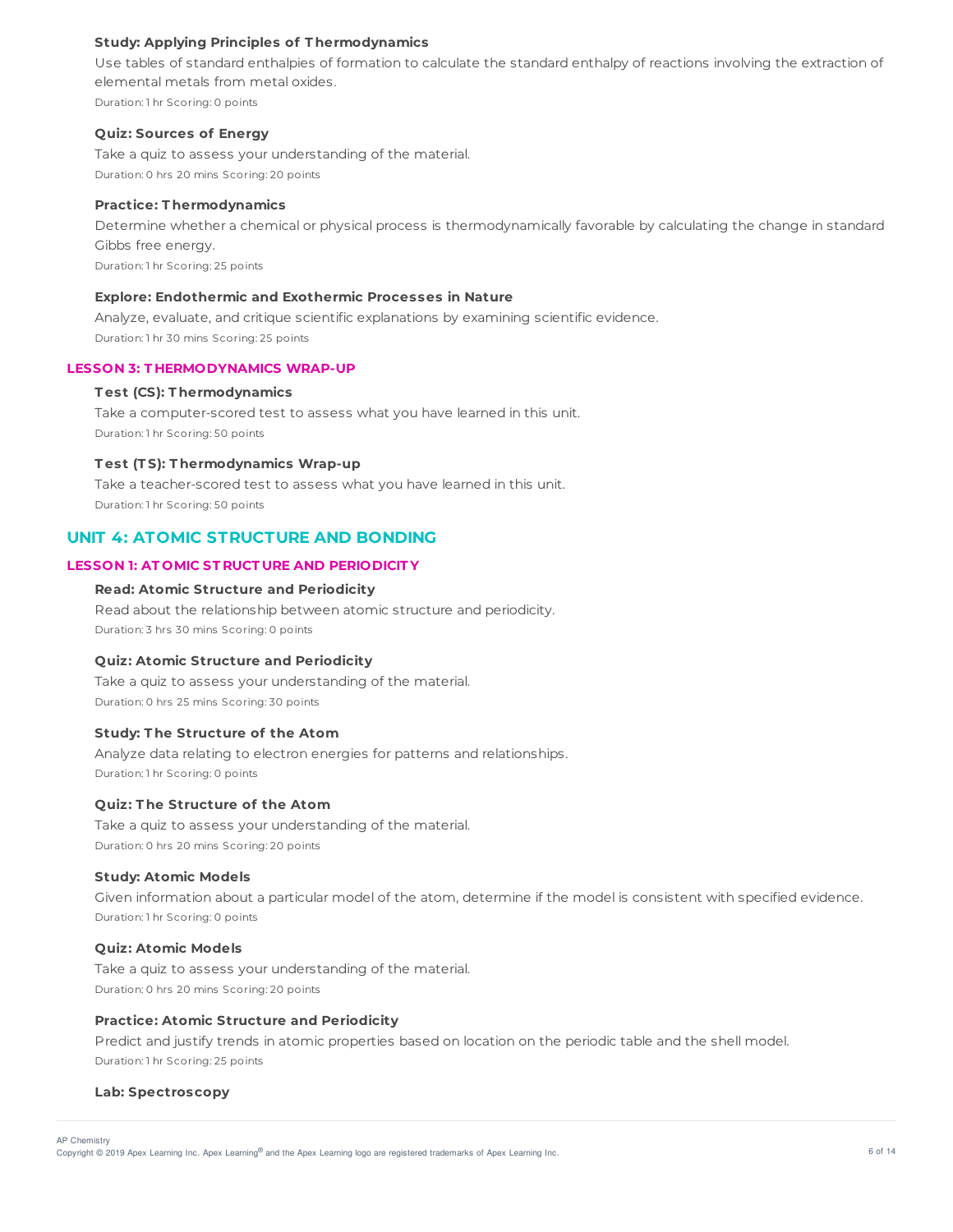Justify the selection of a particular type of spectroscopy to measure properties associated with vibrational or electronic motions of molecules. Interpret the results of an experiment regarding the absorption of light to determine the concentration of an absorbing species in a solution. Duration: 2 hrs 45 mins Scoring: 50 points

### **Discuss: Spectroscopy**

Analyze and evaluate scientific evidence, and communicate and apply the findings. Duration: 1 hr Scoring: 15 points

## **Explore: Materials and the Periodicity of Elements**

Analyze, evaluate, and critique scientific explanations by examining scientific evidence. Duration: 1 hr 30 mins Scoring: 25 points

## **LESSON 2: BONDING**

# **Read: Bonding**

Read about the forces of attraction that hold atoms together. Duration: 3 hrs 30 mins Scoring: 0 points

### **Quiz: Bonding**

Take a quiz to assess your understanding of the material. Duration: 0 hrs 25 mins Scoring: 30 points

### **Study: Models of Bonding**

Predict the type of bonding present between two atoms in a binary compound, based on location in the periodic table and the electronegativity of the elements.

Duration: 1 hr Scoring: 0 points

#### **Quiz: Models of Bonding**

Take a quiz to assess your understanding of the material. Duration: 0 hrs 20 mins Scoring: 20 points

### **Study: Examining the Composition of Materials**

Analyze data relating to electron energies in order to identify patterns and relationships. Duration: 1 hr Scoring: 0 points

### **Quiz: Examining the Composition of Materials**

Take a quiz to assess your understanding of the material. Duration: 0 hrs 20 mins Scoring: 20 points

## **Practice: Bonding**

Use Lewis diagrams and VSEPR to predict the geometry of molecules, identify hybridization, and make predictions about polarity. Duration: 1 hr Scoring: 25 points

#### **Lab: T ypes of Compounds**

Design a plan to collect and interpret data needed to deduce the type of bonding in a sample of a solid. Duration: 2 hrs 45 mins Scoring: 50 points

#### **Discuss: T ypes of Compounds**

Analyze and evaluate scientific evidence, and communicate and apply the findings. Duration: 1 hr Scoring: 15 points

## **LESSON 3: AT OMIC ST RUCT URE AND BONDING WRAP-UP**

### **T est (CS): Atomic Structures and Bonding**

Take a computer-scored test to assess what you have learned in this unit. Duration: 1 hr Scoring: 50 points

### **T est (T S): Atomic Structures and Bonding**

Take a teacher-scored test to assess what you have learned in this unit.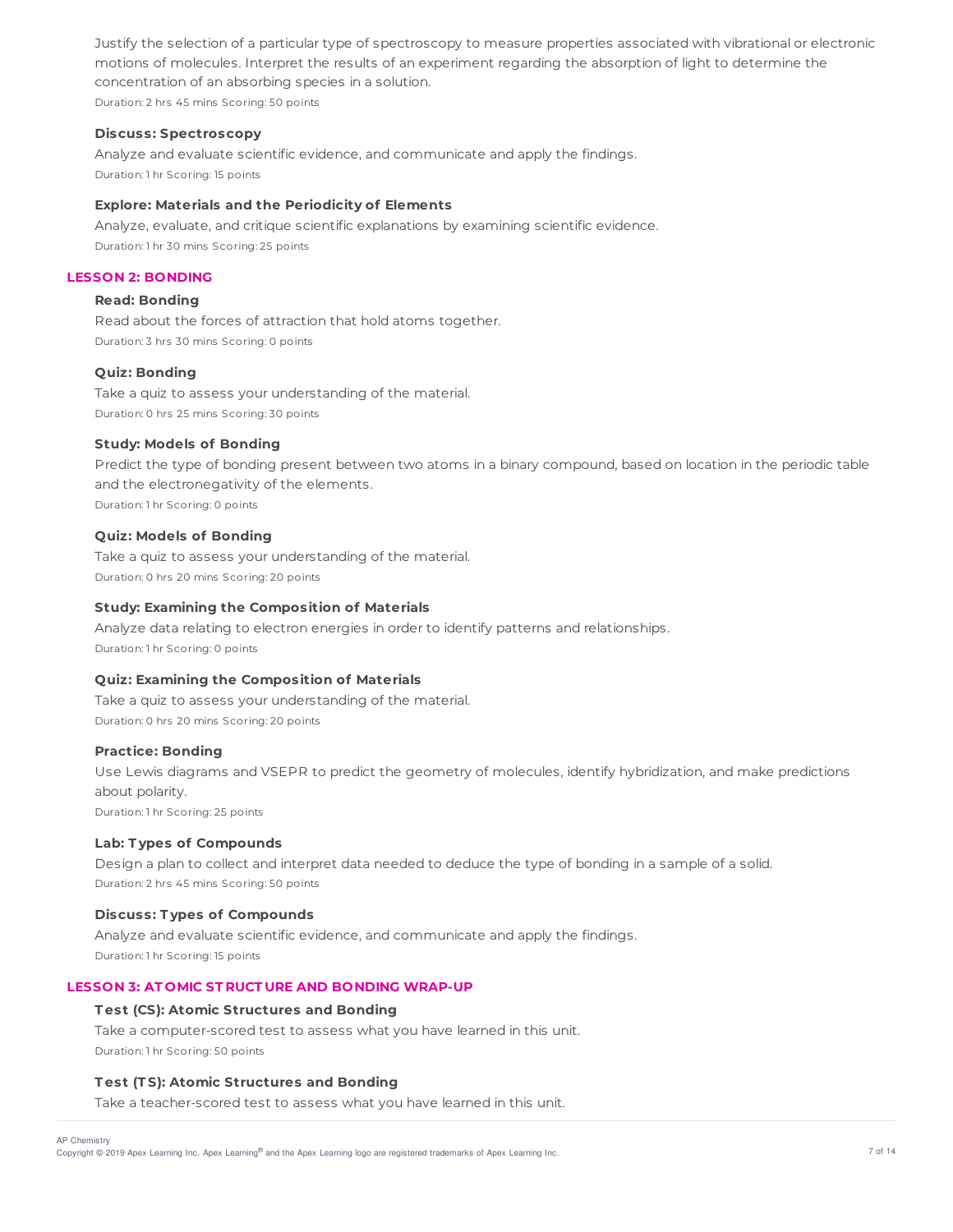### **UNIT 5: SEMESTER 1 EXAM**

### **LESSON 1: SEMEST ER 1 EXAM**

#### **Exam: Semester 1 Exam**

Take a computer-scored exam to demonstrate your mastery of concepts and skills covered this semester. Duration: 1 hr Scoring: 100 points

### **Final Exam: Semester 1 Exam**

Take a teacher-scored exam to demonstrate your mastery of concepts and skills covered this semester. Duration: 1 hr Scoring: 100 points

## **UNIT 6: INTERMOLECULAR FORCES**

### **LESSON 1: INT ERMOLECULAR FORCES AND T HE PROPERT IES OF SOLIDS AND LIQUIDS**

### **Read: Intermolecular Forces and the Properties of Solids and Liquids**

Read about how the properties of solids and liquids are the result of intermolecular forces. Duration: 3 hrs 30 mins Scoring: 0 points

### **Quiz: Intermolecular Forces and the Properties of Solids and Liquids**

Take a quiz to assess your understanding of the material. Duration: 0 hrs 25 mins Scoring: 30 points

#### **Study: Intramolecular Forces versus Intermolecular Forces**

Evaluate the classification of a process as a physical change, chemical change, or ambiguous change, based on the distinction between rearrangements of covalent interactions and noncovalent interactions. Duration: 1 hr Scoring: 0 points

#### **Quiz: Intramolecular Forces versus Intermolecular Forces**

Take a quiz to assess your understanding of the material. Duration: 0 hrs 20 mins Scoring: 20 points

### **Study: Solubility of Ionic Compounds**

Create and interpret representations that link the concept of molarity with particle views of solutions. Duration: 1 hr Scoring: 0 points

### **Quiz: Solubility of Ionic Compounds**

Take a quiz to assess your understanding of the material. Duration: 0 hrs 20 mins Scoring: 20 points

### **Practice: Intermolecular Forces and the Properties of Solids and Liquids**

Predict properties of substances based on their chemical formulas, and provide explanations of their properties based on particle views.

Duration: 1 hr Scoring: 25 points

### **Lab: Paper Chromatography**

Design and interpret the results of a separation experiment (filtration, paper chromatography, column chromatography, or distillation) in terms of the relative strengths of interactions among the components. Duration: 2 hrs 45 mins Scoring: 50 points

#### **Explore: Intermolecular Forces and the Properties of Biological Molecules**

Analyze, evaluate, and critique scientific explanations by examining scientific evidence. Duration: 1 hr 30 mins Scoring: 25 points

## **Discuss: Paper Chromatography**

Discussion, Chromatography Duration: 1 hr Scoring: 15 points

#### **LESSON 2: INT ERMOLECULAR FORCES AND T HE PROPERT IES OF GASES**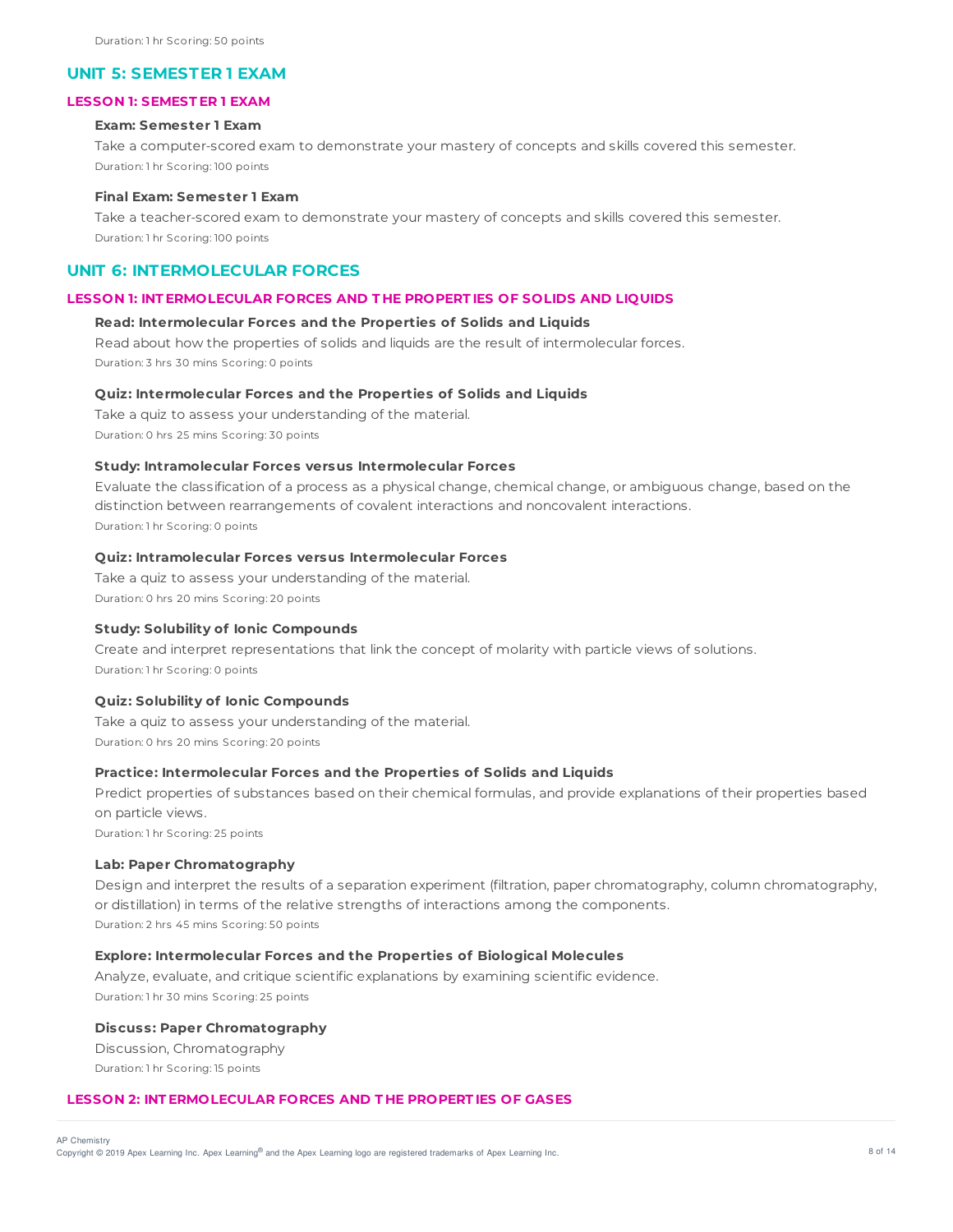### **Read: Intermolecular Forces and the Properties of Gases**

Read about how the properties of gases are the result of intermolecular forces. Duration: 3 hrs 30 mins Scoring: 0 points

### **Quiz: Intermolecular Forces and the Properties of Gases**

Take a quiz to assess your understanding of the material. Duration: 0 hrs 25 mins Scoring: 30 points

#### **Study: Solving Equations Involving Gases**

Apply mathematical relationships or estimation to determine macroscopic variables for ideal gases. Duration: 1 hr Scoring: 0 points

## **Quiz: Solving Equations Involving Gases**

Take a quiz to assess your understanding of the material. Duration: 0 hrs 20 mins Scoring: 20 points

#### **Study: Gas Behavior**

Use the law of conservation of energy to compare the magnitudes of the energy changes occurring in two or more interacting systems. Duration: 1 hr Scoring: 0 points

#### **Quiz: Gas Behavior**

Take a quiz to assess your understanding of the material. Duration: 0 hrs 20 mins Scoring: 20 points

## **Practice: Intermolecular Forces and the Properties of Gases**

Refine multiple representations of a sample of matter in the gas phase to accurately portray the effects of changes in their macroscopic properties.

Duration: 1 hr Scoring: 25 points

# **Lab: T ypes of Chemical Reactions**

Evaluate the classification of a process as a physical change, chemical change, or ambiguous change, based on both macroscopic observations and the distinction between rearrangements of covalent interactions and noncovalent interactions.

Duration: 2 hrs 45 mins Scoring: 50 points

## **Discuss: T ypes of Chemical Reactions**

Analyze and evaluate scientific evidence, and communicate and apply the findings. Duration: 1 hr Scoring: 15 points

#### **LESSON 3: INT ERMOLECULAR FORCES WRAP-UP**

#### **T est (CS): Intermolecular Forces Wrap-Up**

Take a computer-scored test to assess what you have learned in this unit. Duration: 1 hr Scoring: 50 points

#### **T est (T S): Intermolecular Forces Wrap-Up**

Take a teacher-scored test to assess what you have learned in this unit. Duration: 1 hr Scoring: 50 points

# **UNIT 7: KINETICS**

#### **LESSON 1: REACT ION RAT ES**

### **Read: Reaction Rates**

Read about the rate law and its dependence on reactant concentration. Duration: 3 hrs 30 mins Scoring: 0 points

## **Quiz: Reaction Rates**

Take a quiz to assess your understanding of the material. Duration: 0 hrs 25 mins Scoring: 30 points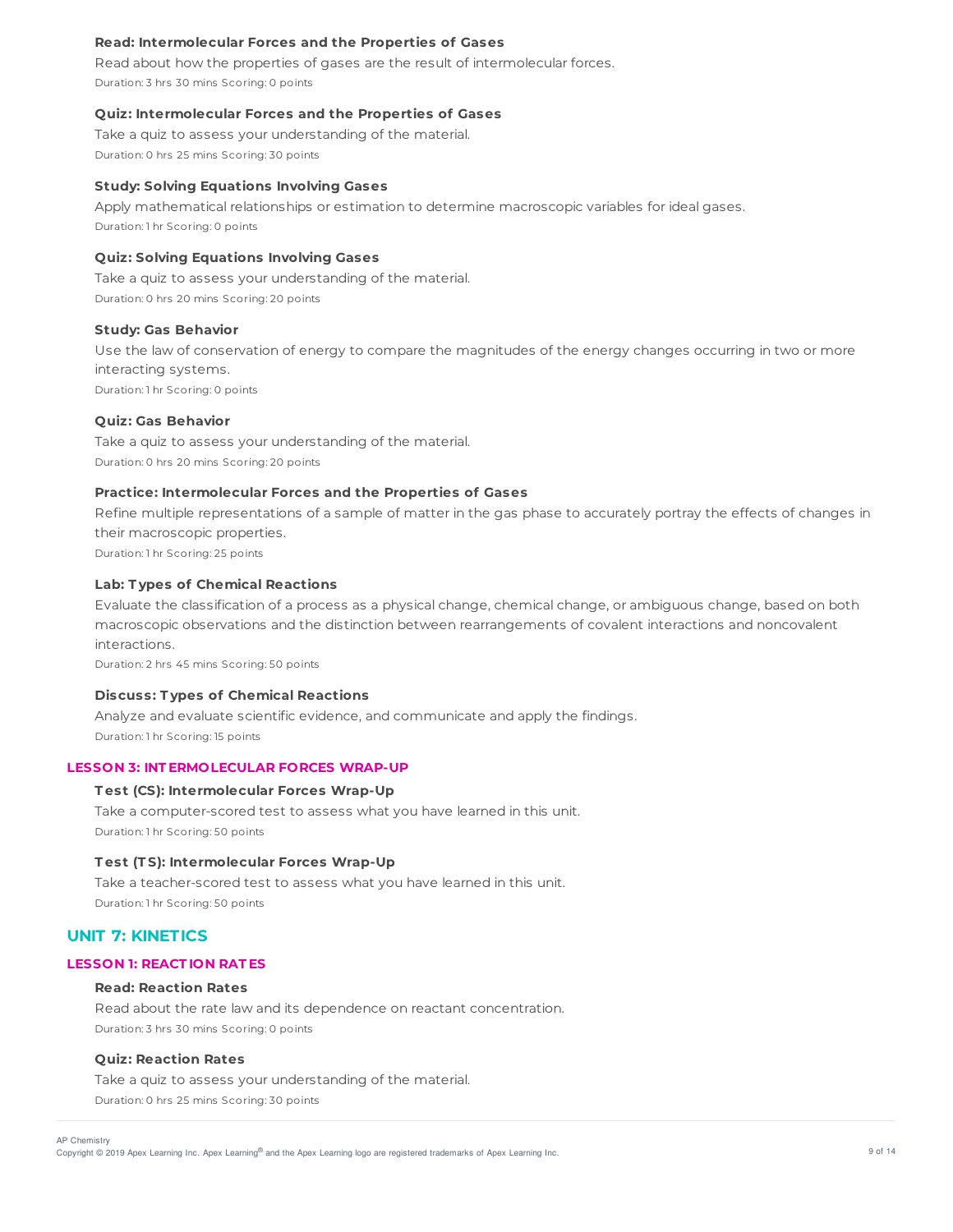### **Study: Rate Laws**

Use representations of the energy profile for an elementary reaction to make qualitative predictions regarding the relative temperature dependence of the reaction rate. Duration: 1 hr Scoring: 0 points

### **Quiz: Rate Laws**

Take a quiz to assess your understanding of the material. Duration: 0 hrs 20 mins Scoring: 20 points

## **Study: Reactions and Collisions**

Analyze concentration-versus-time data to determine the rate law for a zeroth-, first-, or second-order reaction. Duration: 1 hr Scoring: 0 points

# **Quiz: Reactions and Collisions**

Take a quiz to assess your understanding of the material. Duration: 0 hrs 20 mins Scoring: 20 points

### **Practice: Reaction Rates**

Connect the half-life of a reaction to the rate constant of a first-order reaction, and justify this connection. Duration: 1 hr Scoring: 25 points

## **Lab: T he Effects of T emperature and Particle Size**

Design and interpret the results of an experiment regarding the factors (i.e., temperature, concentration, surface area) that may influence the rate of a reaction.

Duration: 2 hrs 45 mins Scoring: 50 points

# **Discuss: T he Effects of T emperature and Particle Size**

Analyze and evaluate scientific evidence, and communicate and apply the findings. Duration: 1 hr Scoring: 15 points

## **LESSON 2: REACT ION MECHANISMS AND CAT ALYSIS**

### **Read: Reaction Mechanisms and Catalysis**

Read about how rates of chemical reactions are determined by details of the molecular collisions. Duration: 3 hrs 30 mins Scoring: 0 points

### **Quiz: Reaction Mechanisms and Catalysis**

Take a quiz to assess your understanding of the material. Duration: 0 hrs 25 mins Scoring: 30 points

## **Study: Reaction Rates and Mechanisms**

Translate among reaction energy profile representations, particulate representations, and symbolic representations (chemical equations) of a chemical reaction occurring in the presence and absence of a catalyst. Duration: 1 hr Scoring: 0 points

## **Quiz: Reaction Rates and Mechanisms**

Take a quiz to assess your understanding of the material. Duration: 0 hrs 20 mins Scoring: 20 points

#### **Study: Reaction Kinetics**

Explain the role of enzymes in biochemical reactions. Duration: 1 hr Scoring: 0 points

## **Quiz: Reaction Kinetics**

Take a quiz to assess your understanding of the material. Duration: 0 hrs 20 mins Scoring: 20 points

### **Practice: Reaction Mechanisms and Catalysis**

Explain changes in reaction rates arising from the use of acid-base catalysts, surface catalysts, or enzyme catalysts, including selecting appropriate mechanisms with or without the catalyst present.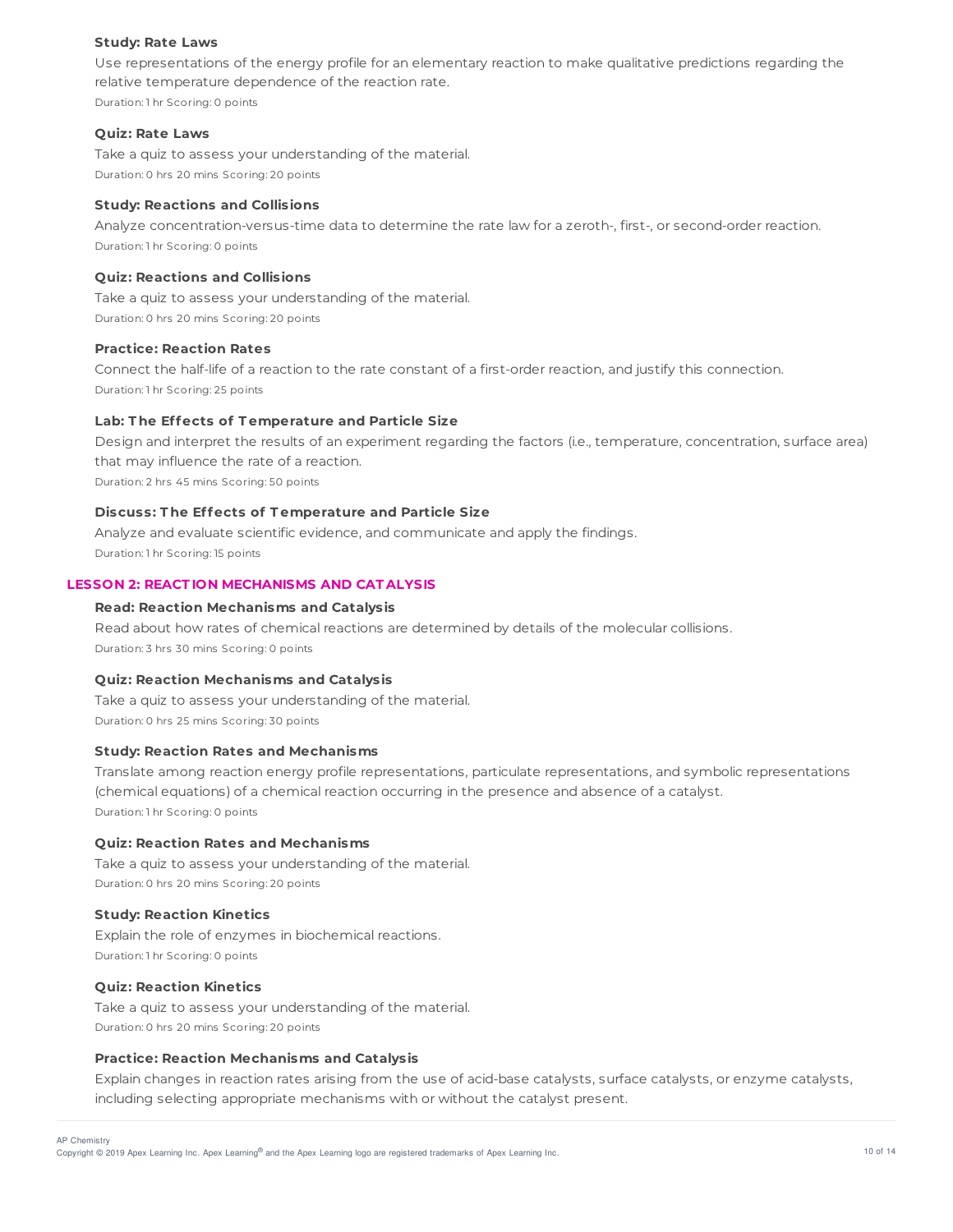### **Lab: Analyzing Concentration-versus-T ime Data**

Analyze concentration-versus-time data to determine the rate law for a zeroth-, first-, or second-order reaction. Duration: 2 hrs 45 mins Scoring: 50 points

### **Explore: Enzymes as Biological Catalysts**

Analyze, evaluate, and critique scientific explanations by examining scientific evidence. Duration: 1 hr 30 mins Scoring: 25 points

## **LESSON 3: KINET ICS WRAP-UP**

### **T est (CS): Kinetics Wrap-Up**

Take a computer-scored test to assess what you have learned in this unit. Duration: 1 hr Scoring: 50 points

#### **T est (T S): Kinetics Wrap-Up**

Take a teacher-scored test to assess what you have learned in this unit. Duration: 1 hr Scoring: 50 points

# **UNIT 8: CHEMICAL EQUILIBRIUM**

# **LESSON 1: GENERAL EQUILIBRIUM**

## **Read: General Equilibrium**

Read about the details of reactions in equilibrium. Duration: 3 hrs 30 mins Scoring: 0 points

### **Quiz: General Equilibrium**

Take a quiz to assess your understanding of the material. Duration: 0 hrs 25 mins Scoring: 30 points

### **Study: Systems at Equilibrium**

Given a set of experimental observations regarding physical, chemical, biological, or environmental processes that are reversible, construct an explanation that connects the observations to the reversibility of the underlying chemical reactions or processes.

Duration: 1 hr Scoring: 0 points

## **Quiz: Systems at Equilibrium**

Take a quiz to assess your understanding of the material. Duration: 0 hrs 20 mins Scoring: 20 points

# **Study: Solving Equilibrium Problems**

Given a manipulation of a chemical reaction or set of reactions (e.g., reversal of reaction or addition of two reactions), determine the effects of that manipulation on Q or K. Duration: 1 hr Scoring: 0 points

# **Quiz: Solving Equilibrium Problems**

Take a quiz to assess your understanding of the material. Duration: 0 hrs 20 mins Scoring: 20 points

## **Practice: General Equilibrium**

Use Le Chatelier's principle to make qualitative predictions for systems in which coupled reactions that share a common intermediate drive the formation of a product. Duration: 1 hr Scoring: 25 points

#### **Lab: Reversible Reactions**

Use Le Chatelier's principle to design a set of conditions that will optimize a desired outcome, such as product yield. Duration: 2 hrs 45 mins Scoring: 50 points

### **Explore: Reversible Reactions in Nature**

Analyze, evaluate, and critique scientific explanations by examining scientific evidence.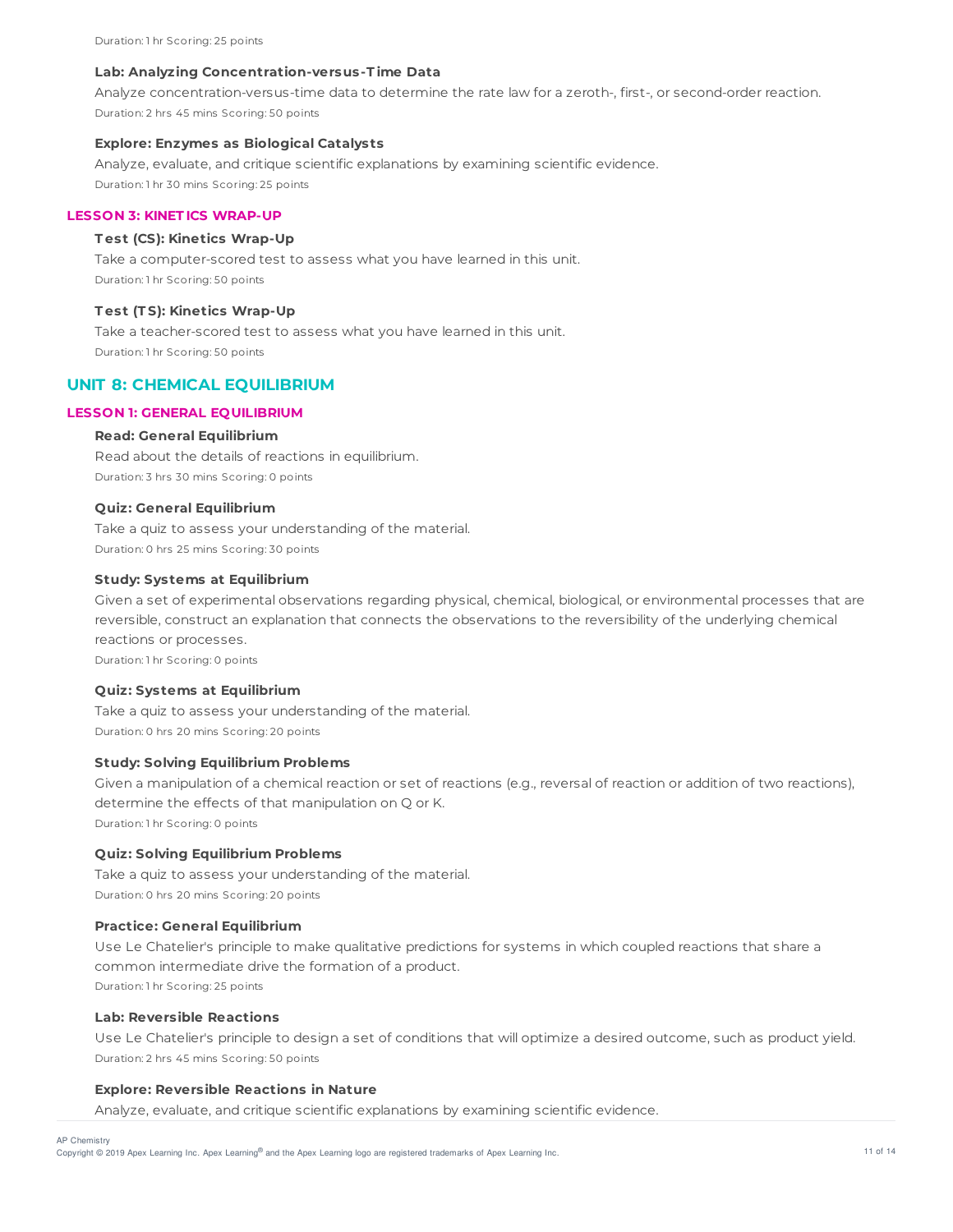# **LESSON 2: SOLUBILIT Y EQUILIBRIUM**

## **Read: Solubility Equilibrium**

Read about the role of chemical equilibrium in the solubility of compounds in aqueous solutions. Duration: 3 hrs 30 mins Scoring: 0 points

### **Quiz: Solubility Equilibrium**

Take a quiz to assess your understanding of the material. Duration: 0 hrs 25 mins Scoring: 30 points

### **Study: Salts and Solubility**

Characterize changes in matter using visual clues, and then create representations or written descriptions. Duration: 1 hr Scoring: 0 points

### **Quiz: Salts and Solubility**

Take a quiz to assess your understanding of the material. Duration: 0 hrs 20 mins Scoring: 20 points

### **Study: Principles of Equilibrium**

Interpret data regarding the relative solubility of salts in terms of factors (e.g., common ions, pH) that influence the solubility.

Duration: 1 hr Scoring: 0 points

## **Quiz: Principles of Equilibrium**

Take a quiz to assess your understanding of the material. Duration: 0 hrs 20 mins Scoring: 20 points

#### **Practice: Solubility Equilibrium**

Predict the solubility of a salt, or rank the solubility of salts, given the relevant Ksp values. Duration: 1 hr Scoring: 25 points

### **Lab: Solubility Equilibrium**

Analyze the enthalpic and entropic changes associated with the dissolution of a salt, using particulate level interactions and representations.

Duration: 2 hrs 45 mins Scoring: 50 points

#### **Discuss: Solubility Equilibrium**

Analyze and evaluate scientific evidence, and communicate and apply the findings. Duration: 1 hr Scoring: 15 points

#### **LESSON 3: CHEMICAL EQUILIBRIUM WRAP-UP**

#### **T est (CS): Chemical Equilibrium**

Take a computer-scored test to assess what you have learned in this unit. Duration: 1 hr Scoring: 50 points

### **T est (T S): Chemical Equilibrium**

Take a teacher-scored test to assess what you have learned in this unit. Duration: 1 hr Scoring: 50 points

# **UNIT 9: ACID-BASE EQUILIBRIA**

### **LESSON 1: ACID-BASE EQUILIBRIA**

#### **Read: Acid-Base Equilibria**

Read about the role of equilibrium in acid-base chemistry. Duration: 3 hrs 30 mins Scoring: 0 points

## **Quiz: Acid-Base Equilibria**

Take a quiz to assess your understanding of the material.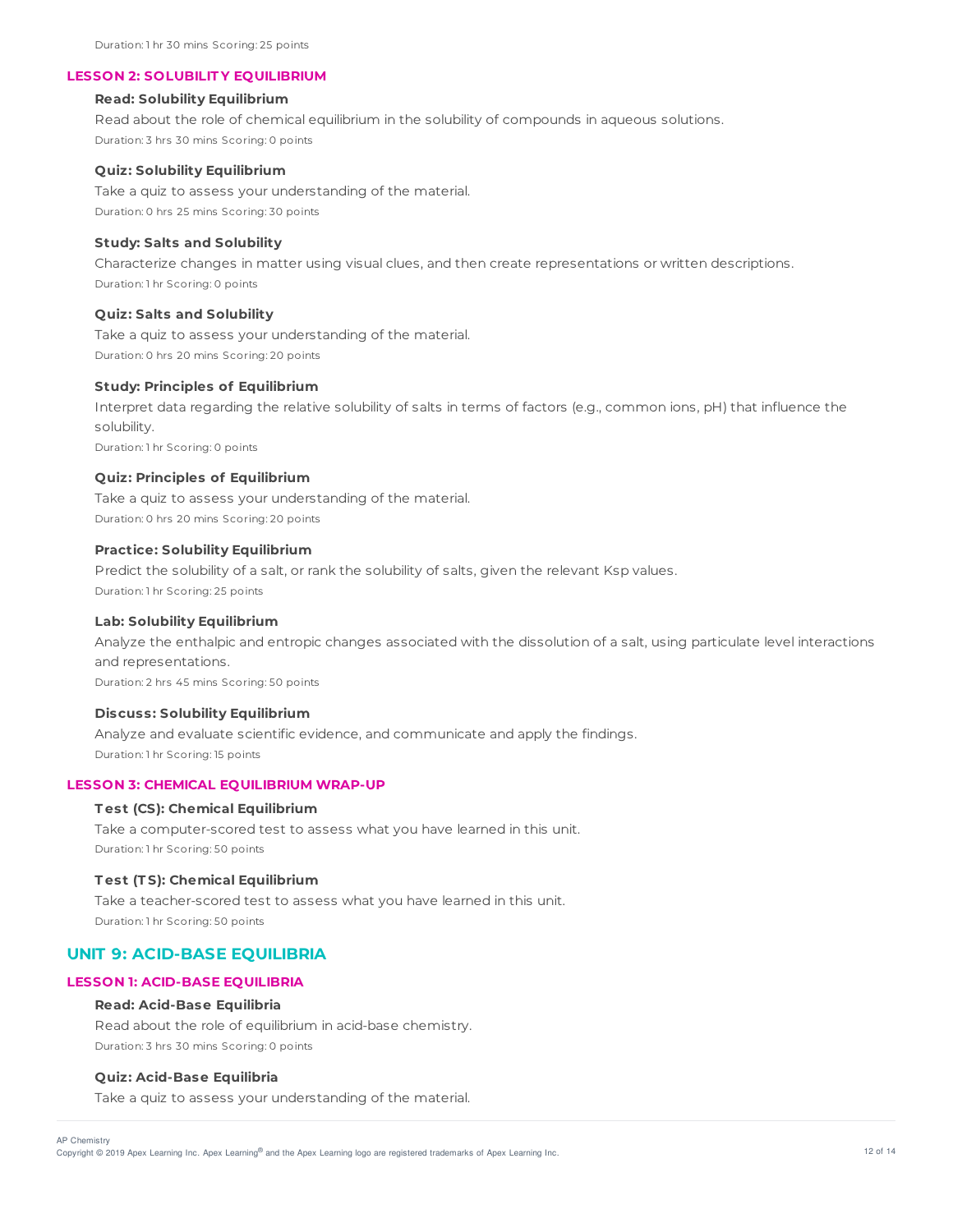#### **Study: Solving Acid-Base Equilibrium Problems**

Identify a given solution as being the solution of a monoprotic weak acid or base (including salts in which one ion is a weak acid or base), calculate the pH and concentration of all species in the solution, and infer the relative strengths of the weak acids or bases from given equilibrium concentrations.

Duration: 1 hr Scoring: 0 points

### **Quiz: Solving Acid-Base Equilibrium Problems**

Take a quiz to assess your understanding of the material. Duration: 0 hrs 20 mins Scoring: 20 points

## **Study: Acids and the Body**

Based on the dependence of Kw on temperature, reason that neutrality requires that [H+] = [OH-] as opposed to requiring that pH = 7, and also consider the applications to biological systems. Duration: 1 hr Scoring: 0 points

### **Quiz: Acids and the Body**

Take a quiz to assess your understanding of the material. Duration: 0 hrs 20 mins Scoring: 20 points

### **Practice: Acid-Base Equilibria**

Generate or use a particulate representation of an acid (strong, weak, or polyprotic) and a strong base to explain the species that will have large versus small concentrations at equilibrium. Duration: 1 hr Scoring: 25 points

### **Lab: Acid-Base T itration**

Interpret data from an experiment that uses titration to determine the concentration of an analyte in a solution. Duration: 2 hrs 45 mins Scoring: 50 points

#### **Discuss: Acid-Base T itration**

Analyze and evaluate scientific evidence, and communicate and apply the findings. Duration: 1 hr Scoring: 15 points

### **LESSON 2: BUFFERS**

# **Read: Buffers**

Read about the components and resulting properties of buffer solutions. Duration: 3 hrs 30 mins Scoring: 0 points

## **Quiz: Buffers**

Take a quiz to assess your understanding of the material. Duration: 0 hrs 25 mins Scoring: 30 points

#### **Study: Acids and Bases**

Relate the predominant form of a chemical species involving a labile proton (i.e. the protonated/deprotonated form of a weak acid) to the pH of a solution and the pKa associated with the labile proton. Duration: 1 hr Scoring: 0 points

#### **Quiz: Acids and Bases**

Take a quiz to assess your understanding of the material. Duration: 0 hrs 20 mins Scoring: 20 points

## **Study: T he Nature of Acids and Bases**

Identify a solution as being a buffer solution, and explain the buffer mechanism in terms of the reactions that would occur upon addition of acid or base. Duration: 1 hr Scoring: 0 points

# **Quiz: T he Nature of Acids and Bases**

Take a quiz to assess your understanding of the material.